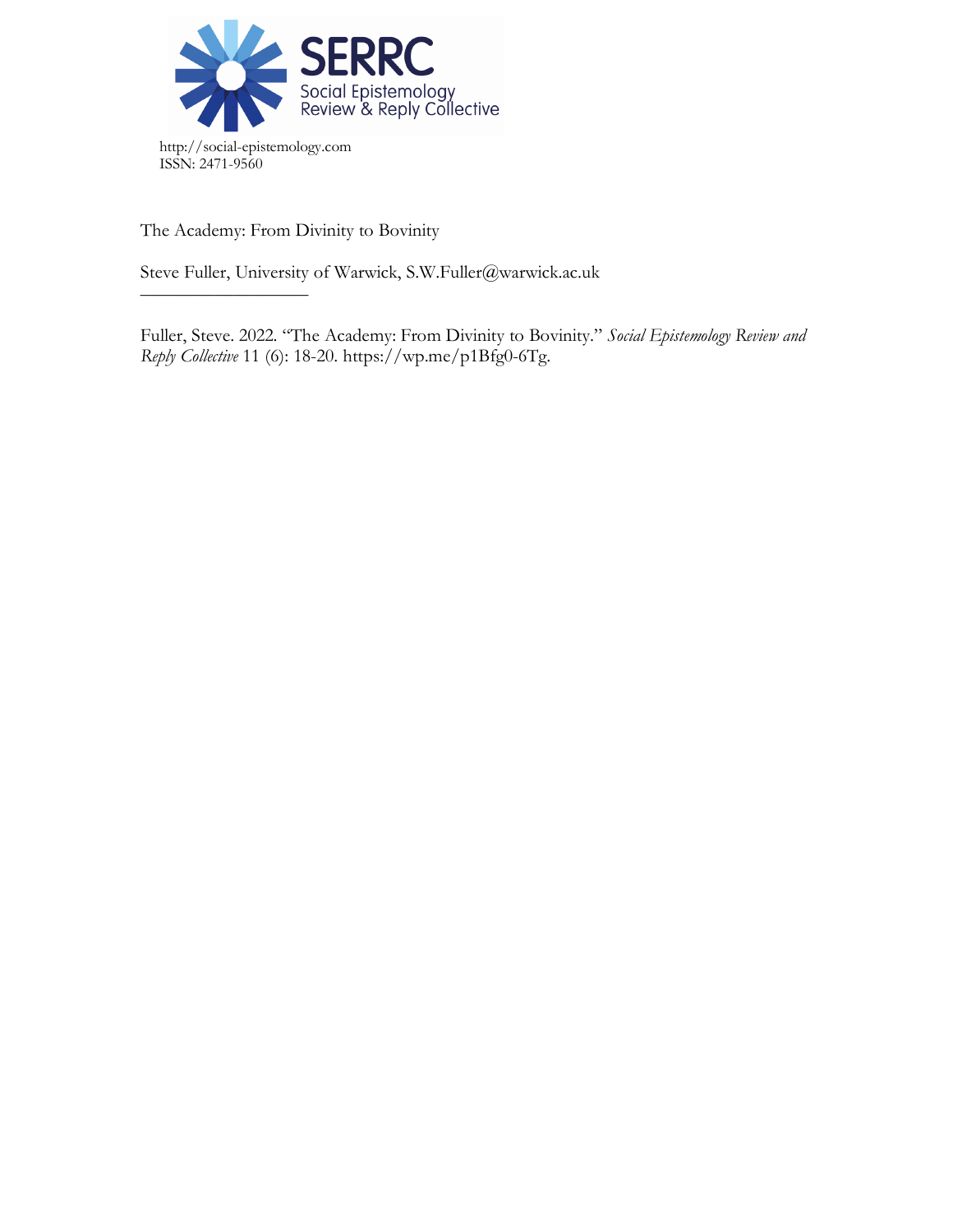

What follows is the Salutatory Address delivered by Steve Fuller to the 1979 graduating class of Columbia College, Columbia University, New York. US college graduating ceremonies are traditionally opened by the person who graduated no. 2 in his or her class (all students are ranked together, regardless of major). This person is the 'Salutatorian'. In contrast, the person ranked no. 1 closes the graduation ceremony. S/he is the 'Valedictorian' and is meant to deliver a farewell address to classmates. This address will appear in an appendix of Fuller's next book (with Springer), entitled: *Back to the University's Future: The Second Coming of Humboldt.* It should be published by the end of 2022.

The text is reproduced from the original typescript of the speech with no editorial changes. It was delivered two months before the author turned twenty.

❧ ❧ ❧

The Academy: From Divinity to Bovinity (a fabula rasa) Steve Fuller, 15 May 1979, Columbia College, NYC

Once upon a time…

… Back in the days when teaching was still a marketable profession, its bargaining power derived from being the sole distributor of a certain indispensable commodity, which we shall call Divinity. Divinity secured this power in several ways, each of which capitalized on the structure of the academic establishment. First, Divinity was attributed a constant presence in everyday life. This very nicely made up for the potential weakness of education lasting too short a period of time to make any difference in the student's life. However, in order to bolster this divine ever-presence, a second trait—that of limited access—was necessary. On an obvious level, Divinity appears to be a fabrication since students do not know of its intricacies until they are educated. Yet, if the academicians argue that its presence is a secret one which requires privileged knowledge, then the possibility of fabrication gets turned around to emphasize the fundamental stupidity of the students. But there is one more element that was needed to seal this power, and that was the explicit superiority of Divinity in relation to other possible realities. Making the unseen esoteric is not nearly as difficult as making it indispensable.

A student may be quite willing to accept his ignorance of Divinity in order to capitalize on other virtues, such as his sexuality. But the academicians, clever as usual, equated the unseen with the initial determining force of the divine agency. They then attributed their own esoteric grasp of the matter to the tapping of a natural resource that recreates this initial occurrence of Divinity in every action, namely, the soul. If the student became content with his ignorance, say by luxuriating in the splendor of sexual awareness, his soul was subsequently doomed, which was said to be a rather unpleasant state-of-affairs—so unpleasant that it was unimaginable. Admitting this much ignorance on the part of the academicians was important so as to guarantee a certain verisimilitude in their teachings, which were those of mortals feebly contemplating the truth. In order to be effective, the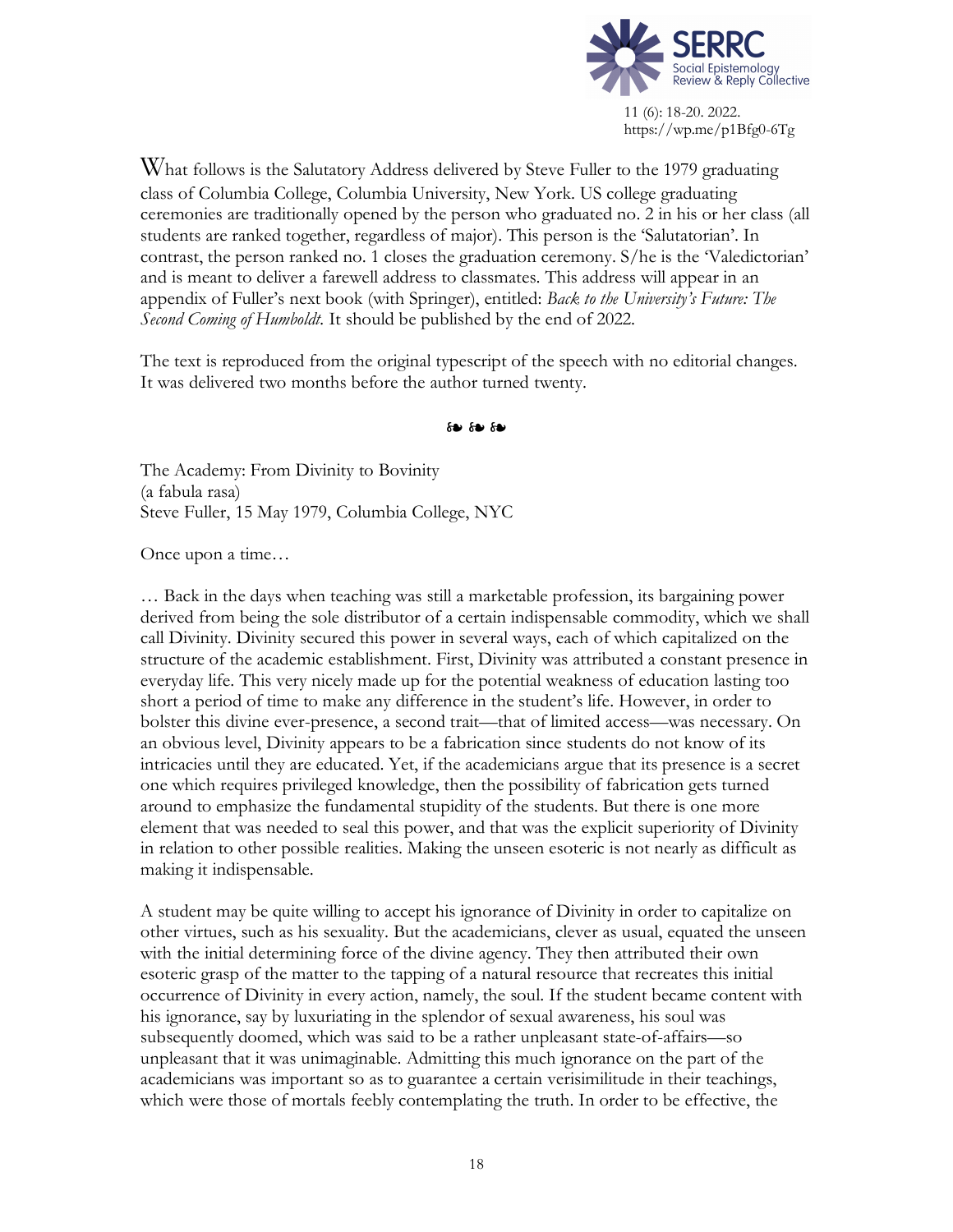Divinity had to be separated from the diviners; the product from the producers. Producers come and go, but the product always remains. We have all heard *that* somewhere before.

For all these slanderous comments about divine academicians, there is one overriding positive note, namely, that Divinity encouraged a consistently critical attitude toward anything that exists. There was talk about the illusion of the senses that might make us think the usual, undivine route was the correct one. In short, the facts never got in the way of the truth. One responded not with examples from real life but with possible situations, and it was the logic of the argument rather than a majority of consenting adults that carried the day. As keepers of the Ivory Tower, the divine academicians found the much-flaunted empirical world to be only one of many. Thus, the authoritarian myth of Divinity became a license for all types of unearthly thinking and pooh-poohing of current affairs. These ideas then were said to have divine powers because they divested one of the baggage that inexorably drags down the person committed to following the course of the oh-so-mundane facts. A revolutionary transcendence could always be discussed in the Ivory Tower, and with the power of Divinity the diviners could actually scare enough people into its practice.

But such affective measures could not be expected to last forever. The bottom of the market eventually fell out of Divinity, and the diviners were brought down to earth—so far down that they were reduced to facing, of all things, the facts. Their subsequent ruminations compensated for the prior disregard of the facts by raising them to the level of sacred cows, which gives the name to this new academic order, Bovinity. Like their mammalian namesakes, the boviners always exhibit a profound look of impotence, which is said to be the result of ponderous deliberation that looks at both sides before crossing the issue. And crossing the issue is indeed a lot of hard work for these timid creatures. Consequently, the work-value of ideas became very significant: Do they work? Which can be translated as whether they take into account the 'hard facts'. Students nowadays consigned to a temporary brush with Bovinity have broken up into two classes: the pre-professional and the prenothing. These two types of boviners can be distinguished by their relation to the facts.

The pre-professional is very clever because he knows what a fact is. As we have seen, facts are indeed curious little things. 'Fact', as you may know, derives from the past participle of the Latin verb 'to make', a completed state of making—something that has already happened. To say, with the believers in Bovinity, that the facts determine the future is therefore quite an endorsement of the way things have been. Pre-professionals capitalize on *this* fact by entry into fields that aim at maintaining a social equilibrium or—if I may venture a political word—the status quo. Of course, I am referring to law and medicine. Both of these are founded on the fundamental weakness of the individual, who is always trying to recoup his losses in order to break even. The technical term, I believe, is 'a standard of living'. The law works its wonders by being a constant reminder that the natural condition of the state is a war of all against all. Nobody minds their own business because they're trying to take over yours. Medicine is even nobler since it prolongs the amount of time you have to break even, which is to say, the amount of time you have to engage in legal services. But naturally you never break even—not even in death—for it is at that point that the friendly giants of professionalism come to blows. Medicine won't let you transcend your factual existence so that the law cannot execute what facts remain. Pre-professionals see the academic establishment quite rightly as the bovine transmission of these facts. And they find such things as a classical education very useful in that direction, for it neatly maps out the